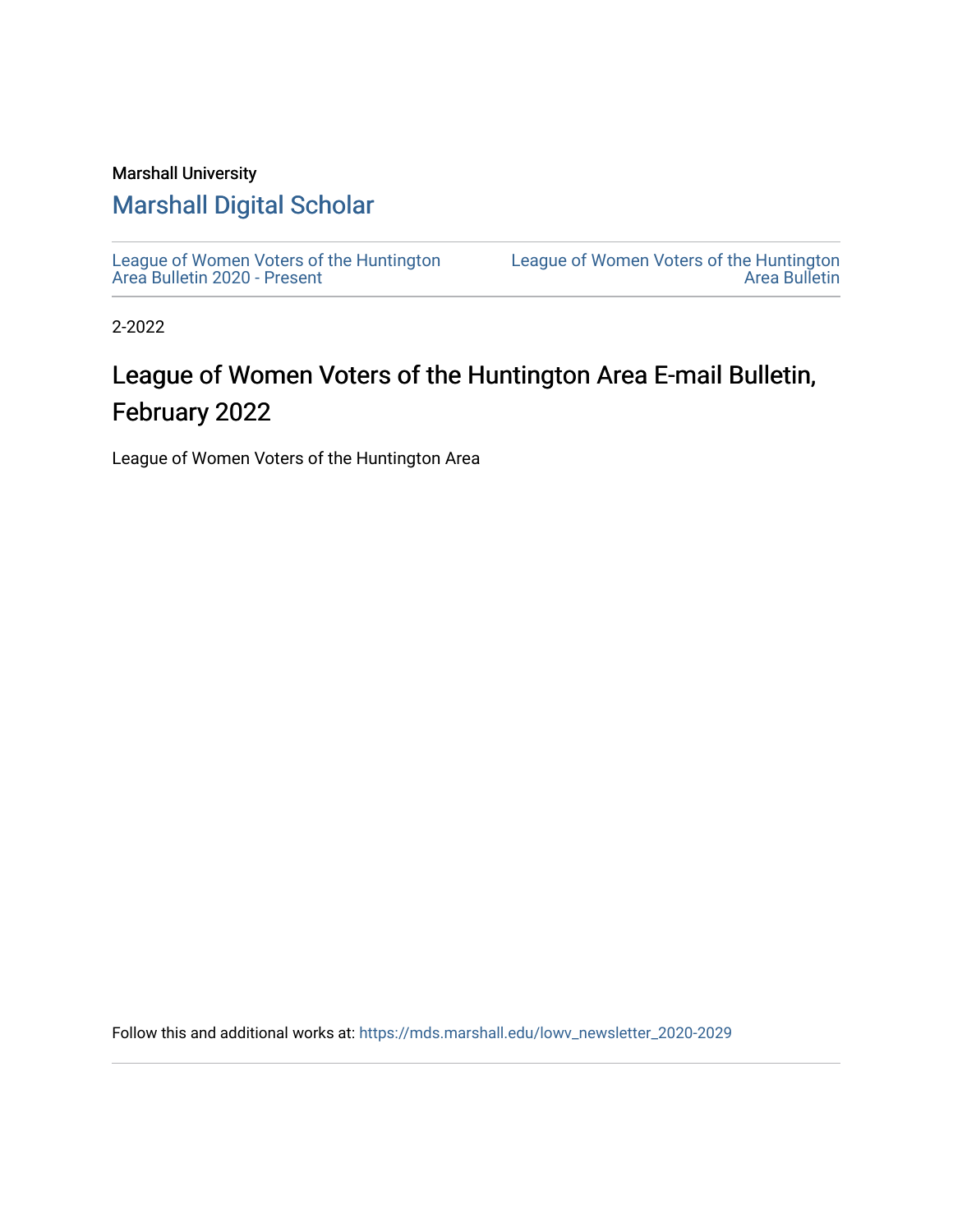

Wendy Thomas, 2<sup>nd</sup> VP, wxthomas@frontier.com



| Be an Effective Advocate - Before March 2  Page 1             |  |
|---------------------------------------------------------------|--|
| Proposed WV Legislation Impacting Elections and Voting Page 2 |  |
|                                                               |  |
|                                                               |  |
| Honoring Kindness, Brilliance and Nonviolence  Page 5         |  |

## **BE AN EFFECTIVE ADVOCATE – BEFORE MARCH 2** MARCIA DAOUST



LWV members need to speak up now! Our concerns need to be shared with the WV Legislature before "Cross Over Day" at the Legislature, which is March 2, 2022. This is the day after which the only bills considered will be legislation sent from the other chamber of the Legislature. Legislators have advised the LWV that our WV legislators actually DO pay attention to citizens' comments, even when they come from West Virginians living outside of their district.

Here are tips on "how to be most effective."

 $\triangleright$  Call legislators: According to WV legislators, the most effective action that we can take is to personally CALL the individual legislators at the state capitol. (To be prepared for your call, read some articles about the bill, and review the actual language of the bill yourself, through WVlegislature.gov. You may not be able to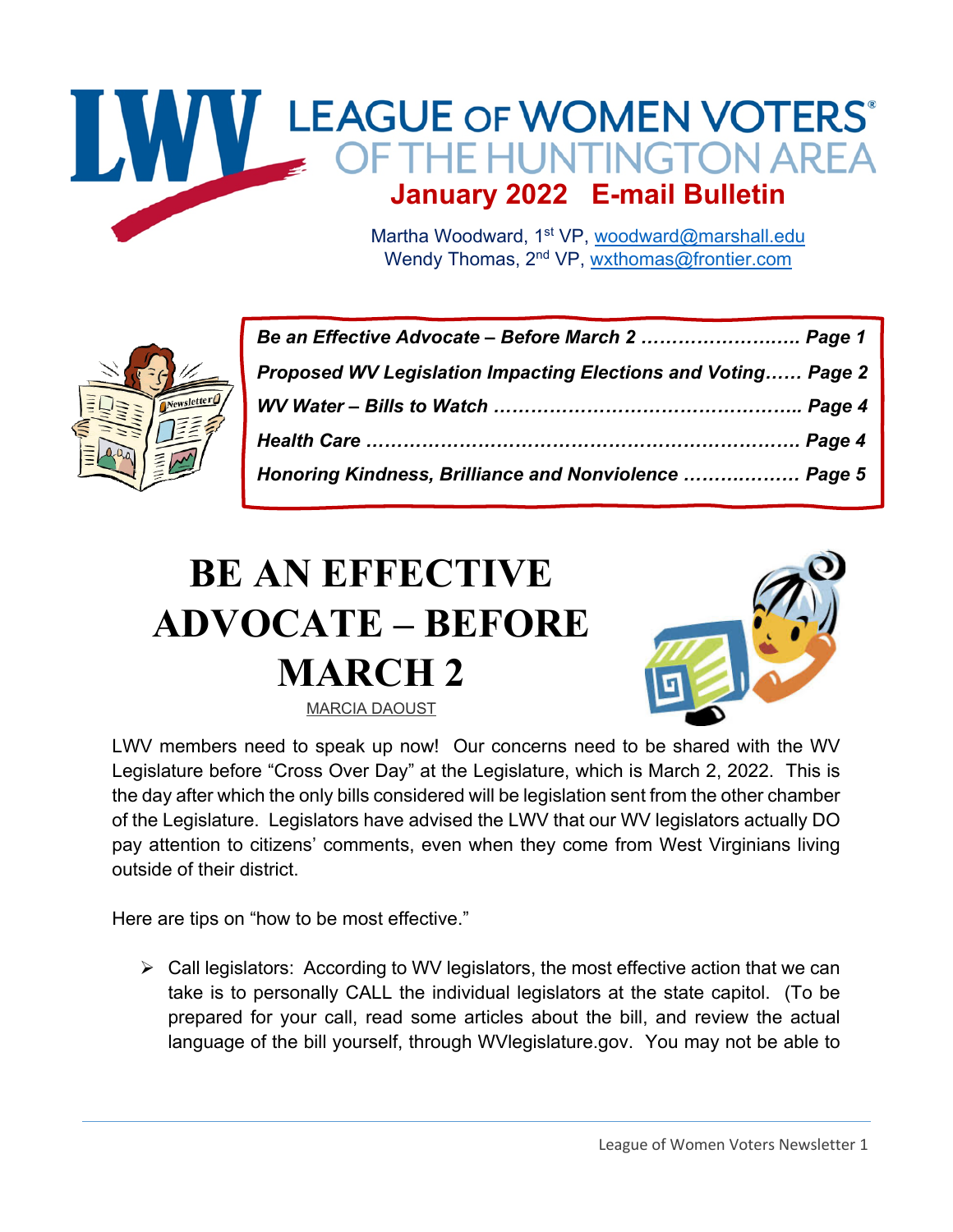reach the legislator and will have to just leave your message. Even if it is just a phone message, legislators tell us that these calls carry tremendous "clout.")

- $\triangleright$  Call the leadership: It is important to call the ranking chairperson and minority chair of whichever committee is reviewing the bill. It will not matter that you are not from their district.
- $\triangleright$  E-mails: If phone calls are not an option, then send your own, personalized e-mail to legislators. Avoid sending standardized form messages.

However you can do it, please be an active advocate for those issues important to you and our community.



On Feb. 19, 2022 the LWV of WV conducted an excellent forum on Democracy and Social Justice Bills before the WV Legislature. Fortunately, it was recorded and the Video, and updated/new materials. It can now be found at the website: https://lwvwv.org/?p=2132

Here is an excerpt of some of the important proposed Election/Voting legislation, as discussed by LWV State Board member, Judy Ball. We hope you can find the time to watch her presentation which contains much more good information. There are many bills to consider, some good, some terrible.

#### **GOOD BILLS ADDRESSING LWV-DESIRED REFORMS:**

#### **No-excuse Absentee Voting:**

Legislation allowing no-excuse absentee voting can make a big difference in voter participation, as proven by the historic turnout in the 2020 primary election. However, this process cannot be repeated without Legislative action. The current absentee voting eligibility law is too complicated for voters and county clerks. With WV's rural nature, transportation deficits, and demographics, our state would benefit greatly. There is no evidence that voting by mail benefits the "wrong party" and it is just as secure. Some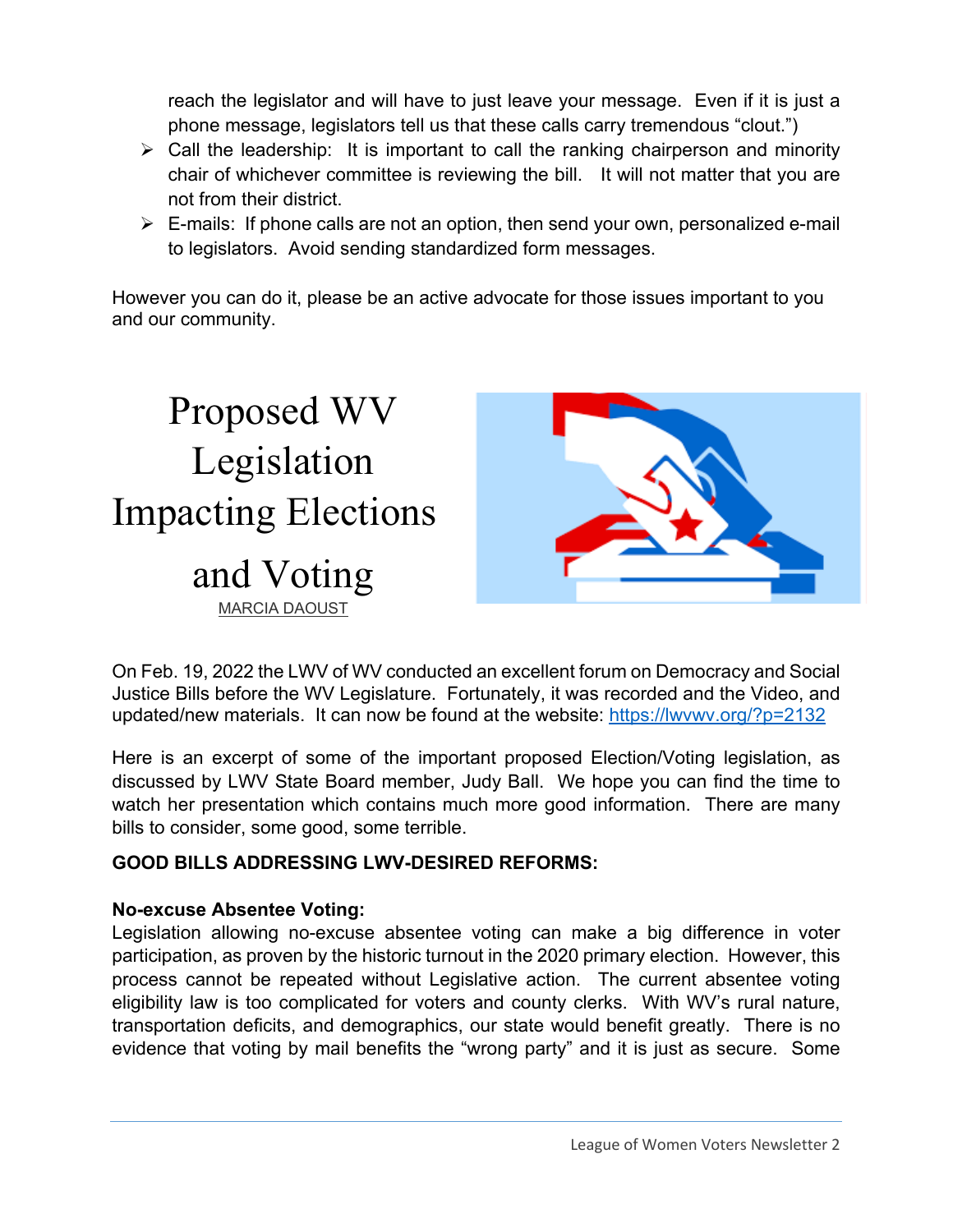contend it may be even more secure. It has the potential to save taxpayers money. The Pandemic is not over.

#### **No-excuse Absentee Bills pending in the Judiciary Committee:**

• **HB 4468** – Permits all registered voters to vote absentee, simplifies methods to reduce administrative burden on county clerks, simplifies procedures for implementation in 2022. Other similar bills are: **SB 200** – Similar to HB 2814 from the 2021 session. **SB 240** – Straightforward but incomplete. **HB 2928** – Simple and straightforward but incomplete (similar to SB 240).

#### **Election-day voter registration:**

**\* HB 2625** This bill permits election-day registration, but lacks the option of electronic registration.

#### **Bills to increase transparency of campaign finance:**

• **SB 54:** Requires PACs disclose contributors' name and addresses to Secy of State **• SB 107:** Requires certain disclosures of election expenditures. • **HB 2841:** Campaign Finance Reform. • **HB 4097:** Prohibits non-public funding sources for election administration, without prior approval by State Election Commission.

#### **Redistricting – several bills pending, plus 2 Constitutional Amendments:**

**• SB 253** – Designates Secy. Of State as WV liaison to Census Bureau. Requires county commissions to submit precinct updates to SOS. **HB 2549, HJR 27, HJR 5** – Creates Independent Redistricting Commission, trying to take the politics out of redistricting. **HB 4099** - Increases transparency in apportionment process for congressional and legislative districts.

**Restoration of the right to vote: HB 2864, HB 4543, SB 488:** Restores the eligibility to vote after a period of incarceration is over. Removes probation, parole ineligibility.

**Combining elections: \* SB 125, HB 2602, HB 4353:** The goal of these bills is to align local/special elections with statewide elections in order to increase voter turnout and save taxpayer money.

#### **BAD BILLS, WHICH COULD DAMAGE FAIR, EFFICIENT ELECTIONS:**

**Voter Suppression: • HB 4407** – Requires photo ID for mail-in ballots. **• HB 2607** – Requires photo ID to vote. **• HB 292**1 – Changes absentee voting eligibility. **• SB 34** – More stringent residency requirements for voting.

**Regressive election procedures: • HB 3233** – Prohibits electronic ballots. **• HB 4438** - Prohibits voting machines from being networked. **• HB 4293** – Prohibits mailing of absentee application without voter request, which is the process that worked well in the WV 2020 primary.!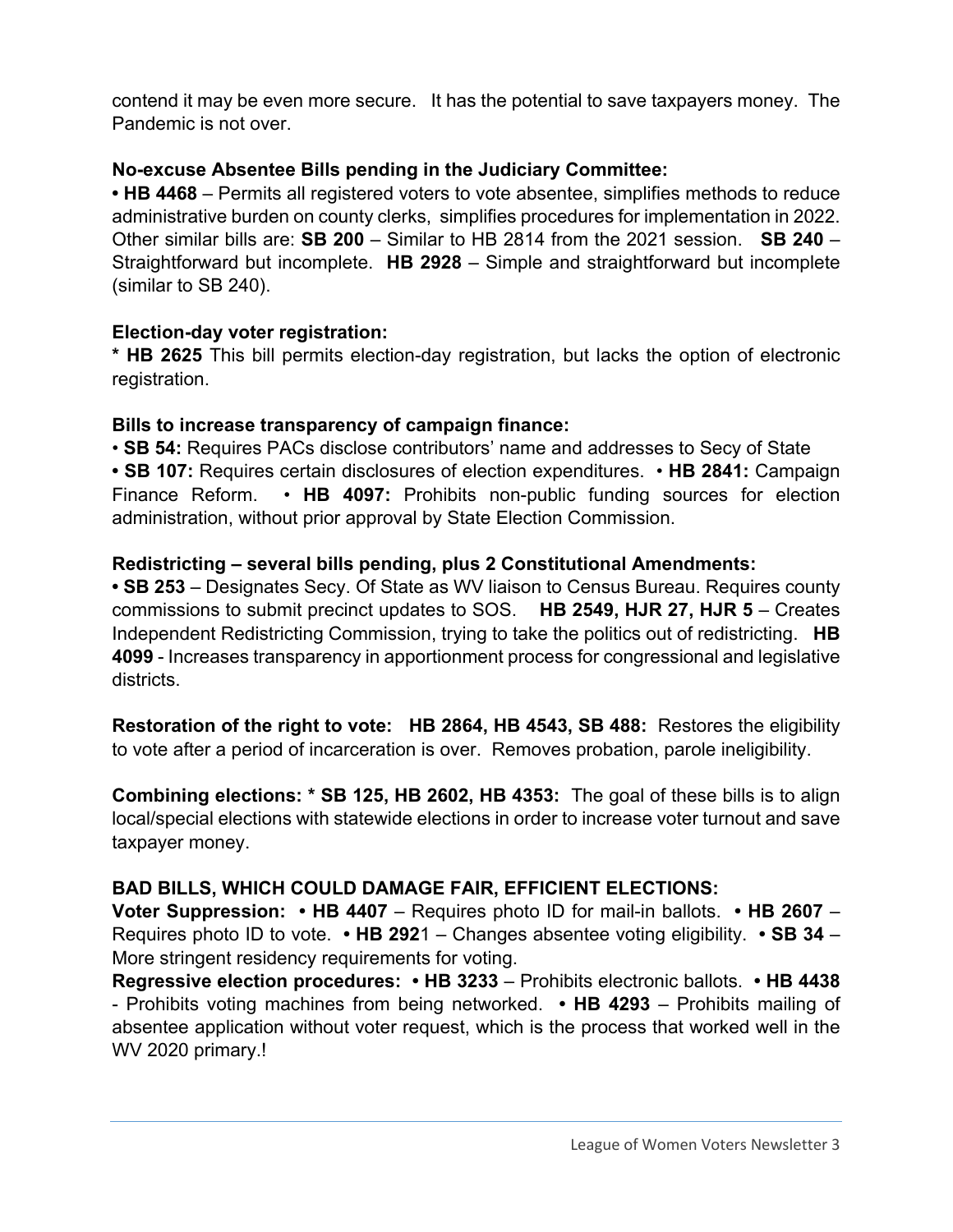# WV Water – Bills to Watch

NYOKA BAKER CHAPMAN

SB 480 A bill that would impose an annual fee for well permits and provide an increased number of inspectors to the DEP Office of Oil and Gas is moving toward passage. There currently are only 9 inspectors overseeing approximately 75,000 wells and 28,000 tanks across the state according to WV Rivers. This is definitely a bill to support.



HB 2598 is a horrible bill that would redefine what qualifies as an above ground storage tank and modify their inspection requirements. Bill Status - Complete Bill History (wvlegislature.gov) Here is an excellent example of above ground storage tanks near a water source and why this bill is of great concern. WSAZ Investigates | Officials refuse to answer questions about cancer-causing chemicals

WV House changes bill to weaken oversight of oil and gas tanks closest to public water intakes | Legislative Session | wvgazettemail.com

You can get updates on legislation that affect our water from our trusted coalition partner WV Rivers at wvrivers.org

## Health Care BETTY BARRETT

The so-called "Medicaid Cliff" describes what happens when a Medicaid recipient's income goes the least bit over the



allowable earnings. I had a secretary many years ago who turned down a raise because she would be paid a few dollars more than her benefits allowed, including Medicaid. She was a single mother with two young children. Her raise would cut off her Medicaid, her subsidized child care, her food stamps, and anything else. She could not afford to make more money – she would lose many times the raise. The Legislature needs to look closely at a bill to prevent this.

HB 3001 was introduced by Evan Worrell, one of our area's delegates. Borrowed from the West Virginia Citizen's Action Group newsletter, here is the bill content: HB 3001 creates a Medicaid Buy-in that allows West Virginians to pay a small sliding-scale premium to keep Medicaid or similar coverage and not fall off the "Medicaid cliff" because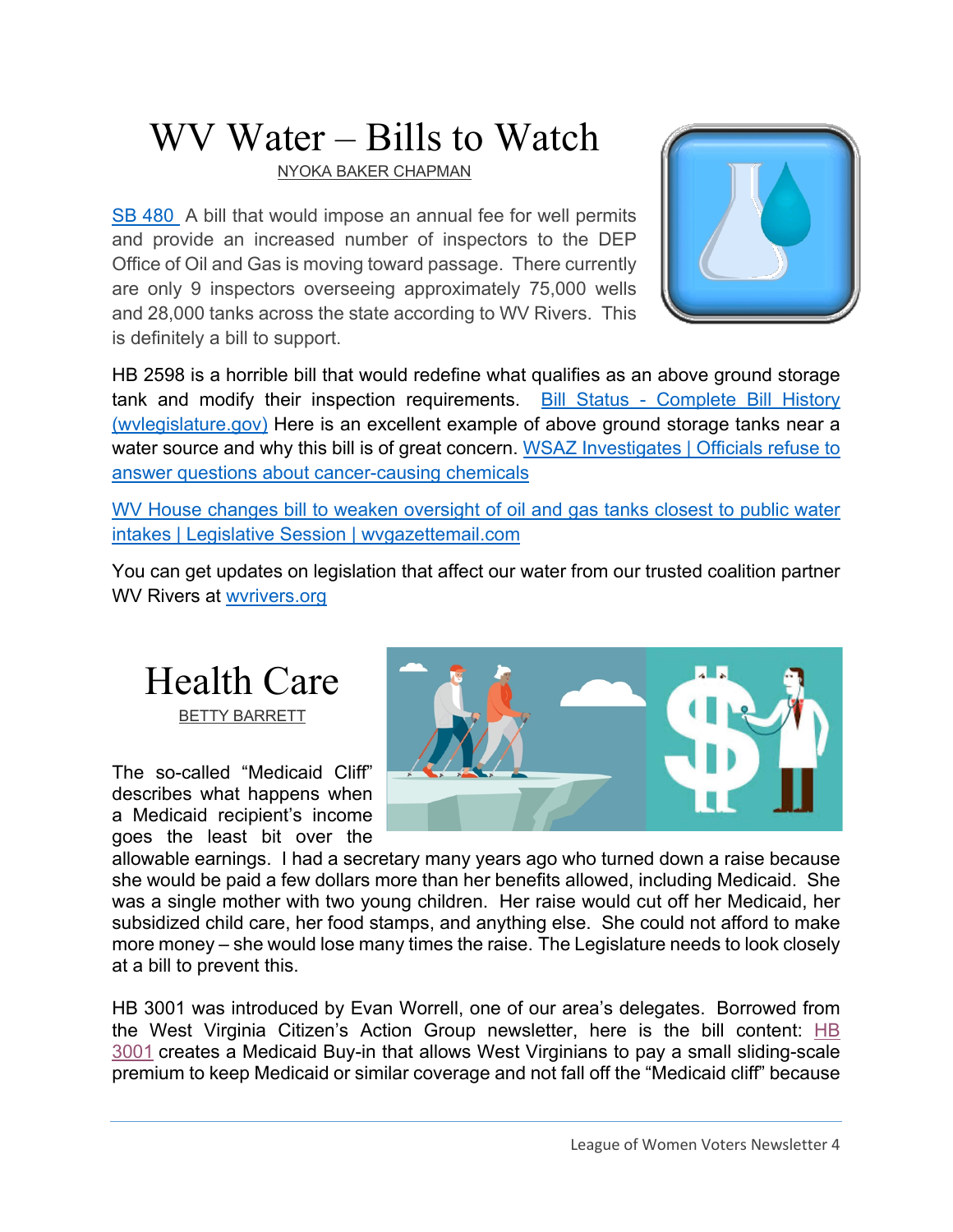their incomes slightly exceed Medicaid eligibility levels. Key legislators need to hear from you. The plan would cover a comprehensive set of benefits and have low deductibles and copays. The state already has the Medicaid Work Incentive (M-WIN) for people with disabilities. Most, if not all, of the cost of this program would be paid for with *federal* dollars using federal options and waivers.

Please let key legislators know all workers need this program.

#### **HB 3001 is:**

**Pro - Workforce Development** - West Virginians can keep working or return to work without fear of losing affordable health insurance coverage

**Pro-Financial Independence** - West Virginians can accept more hours or a promotion and not drop off the "Medicaid cliff"

**Pro-Family** - West Virginians can marry without worrying about their new household income pushing them off the "Medicaid cliff"

HB 3001, introduced by Delegate Evan Worrell, has bipartisan support.

#### **More Health Care**

Many actions of the legislature are not strictly speaking "health care." They have an important connection to the health of citizens of West Virginia.

Think about the efforts to reduce inspections of huge tanks containing toxic materials to prevent leakage into water supplies for communities. We saw what can happen with the Kanawha County leak that contaminated the water of 300,000 people a few years ago. Now look at HB 2598, to reduce these inspections, that would benefit owners of businesses that could cause problems. Have we forgotten that disaster?

Look at the efforts to allow more chemical contamination of smaller water supplies from rivers and streams. Look at SB 279, now on the Governor's desk awaiting his approval, that increases the number of exempted chemicals in our water, for the benefit of polluting businesses.

I could fill up several newsletters with examples. We just need to consider all the unintended consequences and health connections when looking at legislation. A small percentage of bills each year are passed, and we can hope those factors are considered.



Honoring Kindness, Brilliance and Nonviolence NYOKA BAKER CHAPMAN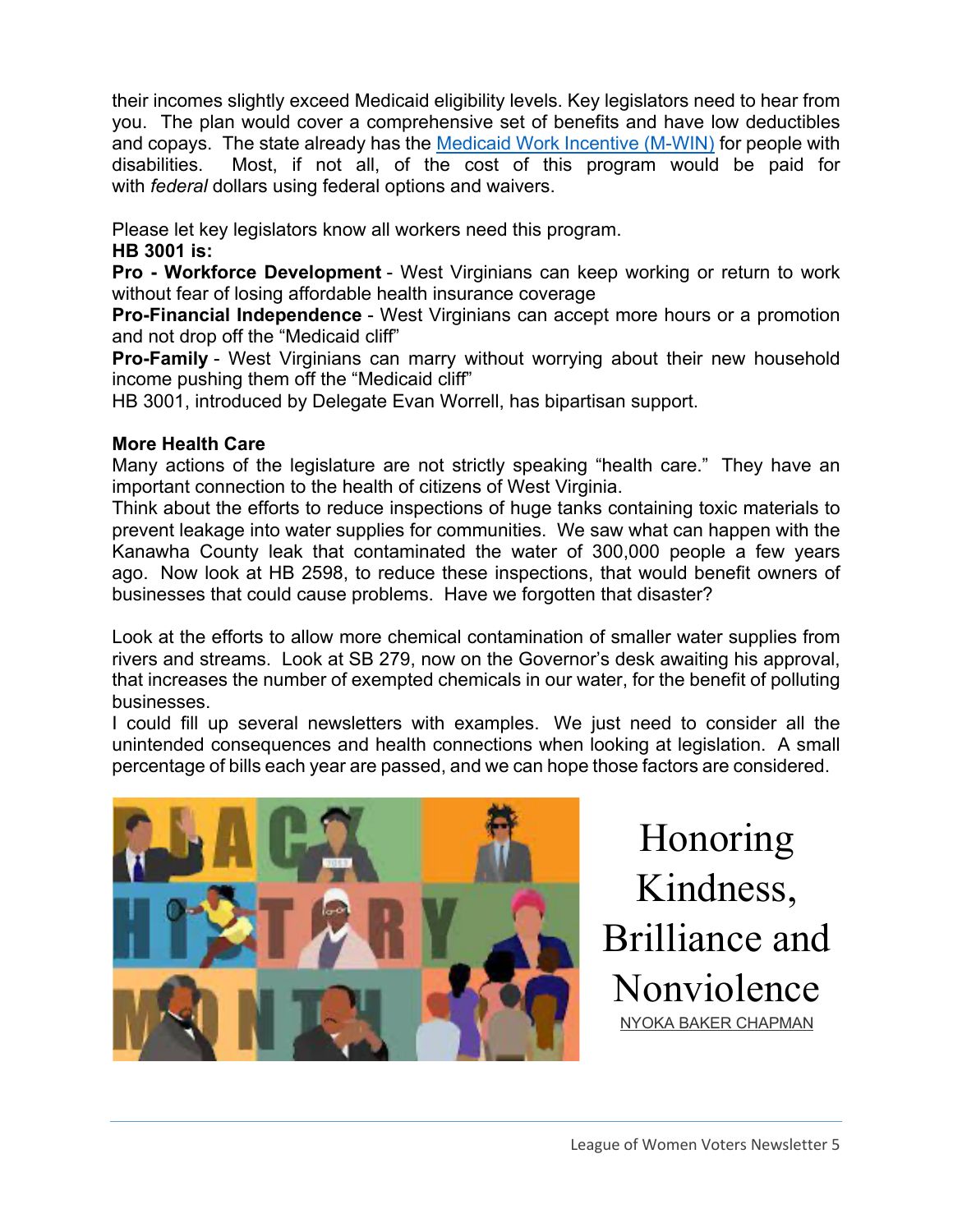From our genetic cradle we are all one people. The evolution of humanity became a matter of changing environments and adaptations. Black History Month gives opportunity to dig deeper into our shared human history. We look to the brightest and best to see the blueprints of how to live a more noble life.

**'The United Order of Tents'** is the oldest Black women's organization in the United States. Acknowledged as a 'secret society' their work began in 1867 when two formerly enslaved African American women, Annetta M. Lane and Harriet R. Taylor founded the order in Norfolk, VA. They pledged to shelter, nurse and take care of the needy in the African American community. The amazing work of their chapters have continued to make a difference through their dedicated kindness in action. http://www.unitedorderoftents.org/heritage/ https://en.wikipedia.org/wiki/United Order of Tents

**Race or sex has never been an issue in finding the smartest solutions on any level of thinking** whether scientific, technological or philosophical. When American mathematicians Katherine Johnson, Dorothy Vaughan and Mary Jackson were able to mastermind rocketing John Glenn into space and back when others couldn't is proof absolute. Their true story can be seen in the film 'Hidden Figures.' The influence of pioneering minds like that of Pauli Murray on our modern social evolution is a *must know*. You can watch the documentary 'My Name is Pauli Murray' while it is available on Amazon Prime. Recommended (but not light reading) is the NY times bestseller and a National Book Award winner 'Stamped from the Beginning', the Definitive History of Racist Ideas in America by Ibram X. kendo. Analysis brings understanding.

Watch Hidden Figures | Prime Video - amazon.com Watch My Name is Pauli Murray | Prime Video - Amazon.com.

*Dr. Martin Luther King's* **Principles of Non-violence** are still a *go to* for guidance on best practices in a world filled with stressful communications, fear and firearms.

**1. Nonviolence is a way of life for courageous people.** It is active nonviolent resistance to evil.

**2. Nonviolence seeks to win friendship and understanding.** The end result of nonviolence is redemption and reconciliation.

**3. Nonviolence seeks to defeat injustice, not people.** Nonviolence recognizes that evildoers are also victims.

**4. Nonviolence holds that suffering can educate and transform**. Nonviolence willingly accepts the consequences to its acts.

**5. Nonviolence chooses love instead of hate**. Nonviolence resists violence to the spirit as well as the body. Nonviolence love is active, not passive. Nonviolence love does not sink to the level of the hater. Love restores community and resists injustice. Nonviolence recognizes the fact that all life is interrelated.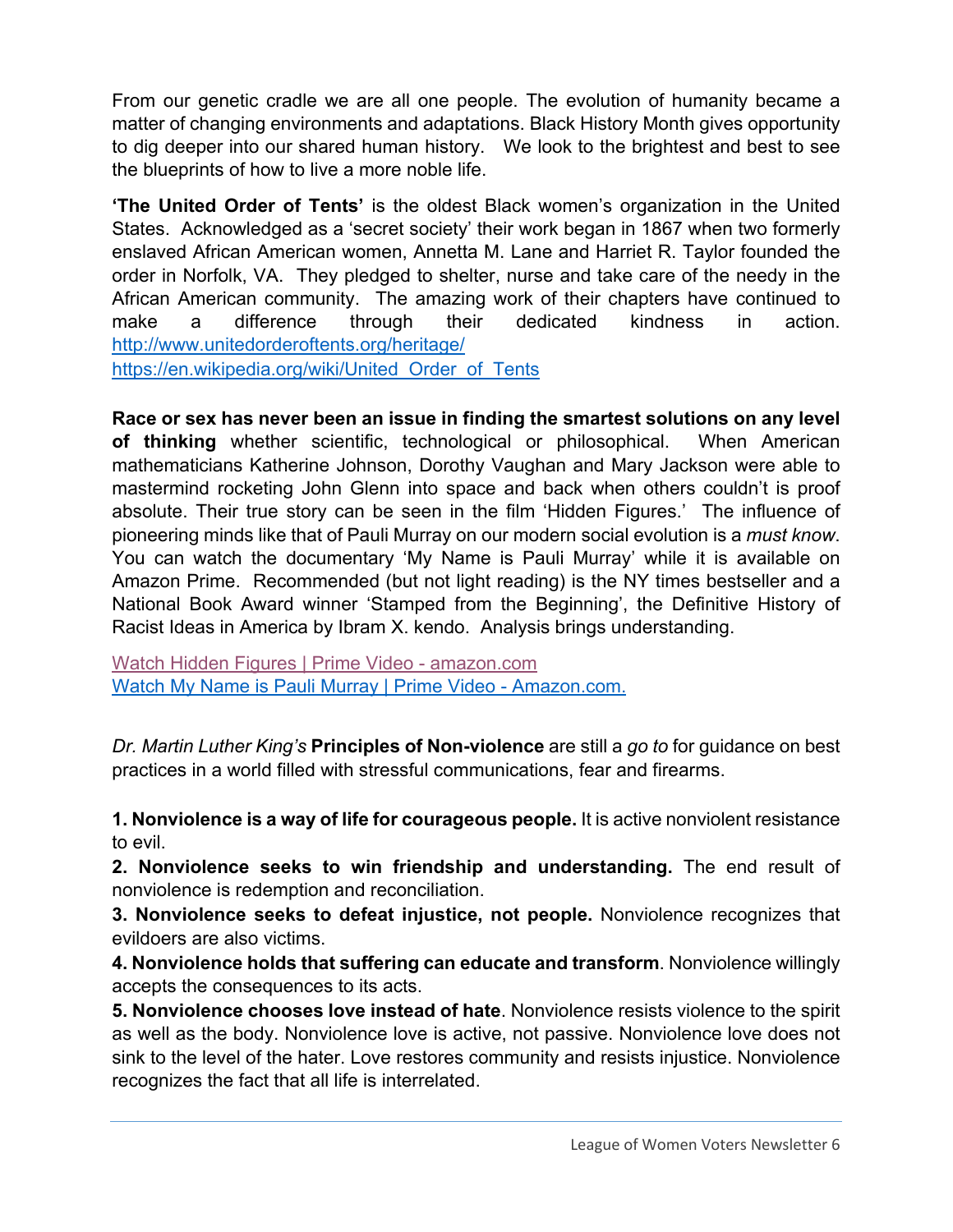**6. Nonviolence believes that the universe is on the side of justice**. The nonviolent resister has deep faith that justice will eventually win.

https://kinginstitute.stanford.edu/sites/mlk/files/lessonactivities/six\_principles\_of\_nonviolence.pdf

#### **What is future of Black History?**

Bills have been introduced in the WV legislature during this session deeming that Legislators are more qualified than Educators to determine curriculums in our schools. Similar bills are now at issue in numerous states due a cultural backlash against accepted liberal arts educational practices that acknowledge diversity, equity and inclusion; and to what some consider to be 'divisive' teaching in the role of racism in American history. If certain bills are passed into law, WV teachers will be forced to censor themselves to meet new state requirements. Will students come to think that if they didn't learn it in school, it isn't true? Will they go to institutions of higher learning only to discover that they have arrived unprepared?

The history of oppression and violence is not owned by white men and the fear that such stereotyping will harm the white identity is not logical. The truth remains that **All peoples**  share the burden of barbaric behavior. The trans-Atlantic slave trade to the Americas could not have existed without tribal networks that helped supply slaves to the Portuguese and others engaged in the profit of human trafficking. The need for labor to provide commodities to a growing urbanization that was no longer self-sufficient left the dilemma of greed reigning over moral judgment. Yet, historically almost all civilizations, races, groups, factions and governments have committed unimaginable atrocities that cannot be erased. From religious inquisitions to the Jewish Holocaust, what will be determined as allowable truth to be learned in the classroom?

HB 4011 'Establishing the Anti-Stereotyping Act' has gone to the house judiciary and could then move further for a vote. There seems to be opinion that it has the best chance of the lot for passage. Yet, these bills mark similar language and interpretation. If one fails there is another one that could advance.

HB 4011 Text (wvlegislature.gov)

hb4016 intr.pdf (wylegislature.gov) See specific teaching methods legislation places at issue.

HJR 102 Text (wv legislature.gov)

SB 45 Text (wvlegislature.gov) Defining and giving consequences to 'Divisive Acts.' Particularly cited in HB 4016

https://casel.org/fundamentals-of-sel/

https://www.newsweek.com/social-emotional-learning-becomes-latest-battlegroundschool-curriculums-1671698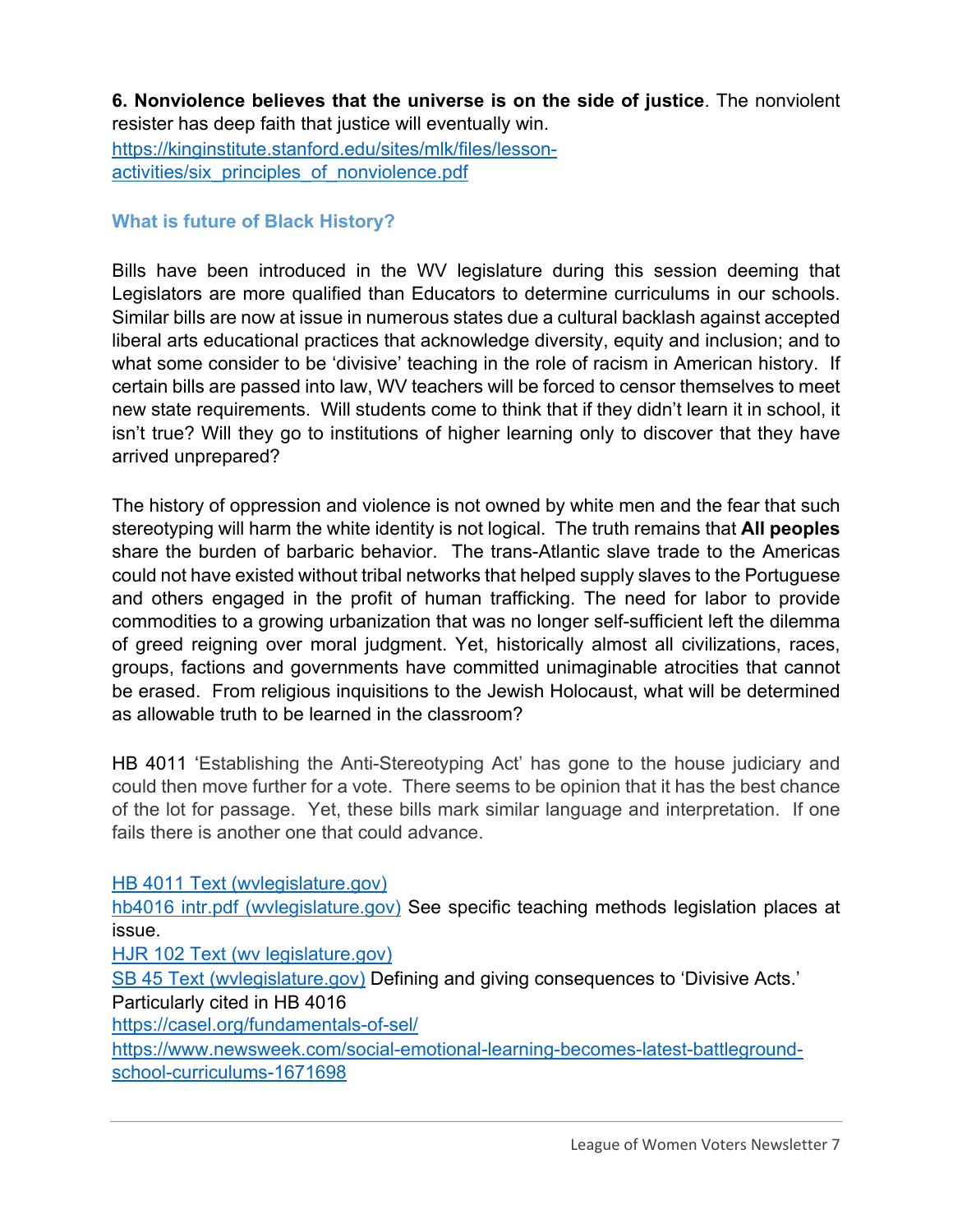#### W.Va. Lawmakers Take Up The Teaching Of Race And Identity | WVPB (wvpublic.org)

#### **State's Rights vs Federal Laws and Mandates**

Our senate's inability to pass the Freedom to Vote: John R. Lewis Act has continued to bring despair. But Voting Rights and Education are now not the only issues on the table that some states want to be able to control.

WV HCJ 31, **HCR 31 Text (wvlegislature.gov)** reflects WV joining with a collective of states that wish to convene to set limits on the oversight of federal jurisdiction.

WV is also a lead petitioner in a case filed on 4/29/2021 that is set to be heard by the **US Supreme Court on 2/28/22.** The decision reached in *West Virginia v. EPA* will affect not only WV but all states. There should be a ruling by summer in the case. https://www.scotusblog.com/case-files/cases/west-virginia-v-environmental-protectionagency/

https://www.supremecourt.gov/DocketPDF/20/20- 1530/176915/20210429133443663\_2021.04.29%20- %20West%20Virginia%20v.%20EPA%20Petition.pdf

WV has already divested from banking institutions and mutual funds that have developed policies regarding financing the fossil fuel industry in favor of green energy alternatives. WV's relationship with BlackRock is well defined in an article published by the Institutional Investor.

West Virginia Treasury Drops BlackRock Over Stance on ...

#### **Putting 'Justice 40' into perspective.**

The White House Environmental Justice Advisory Council met for two days on January 26 – 27 with registered participants to discuss the **'Pathway to Justice 40'** by webinar and lectures. People from across the country also registered to comment on environmental justice issues in their states. There were unimaginable stories of how bad things really are.

The esteemed members of the advisory council explained how **40% of Federal funds** for climate change initiatives must address the needs of communities who have suffered the most from living in the wake of damages caused by polluting industries and could also suffer displacement in the creation of new infrastructure and reclamation efforts. There was much content discussed on the importance of DEI compliance in the accomplishment of 'Justice 40' actions. By the time the conclusion of the meeting arrived, Ideas about how to create and publish a 'scoreboard' to determine the success of Justice 40's policies were left hanging in the air. There was acknowledgment to commenters that they would need to navigate the system for relief within their own communities. Their goal was to